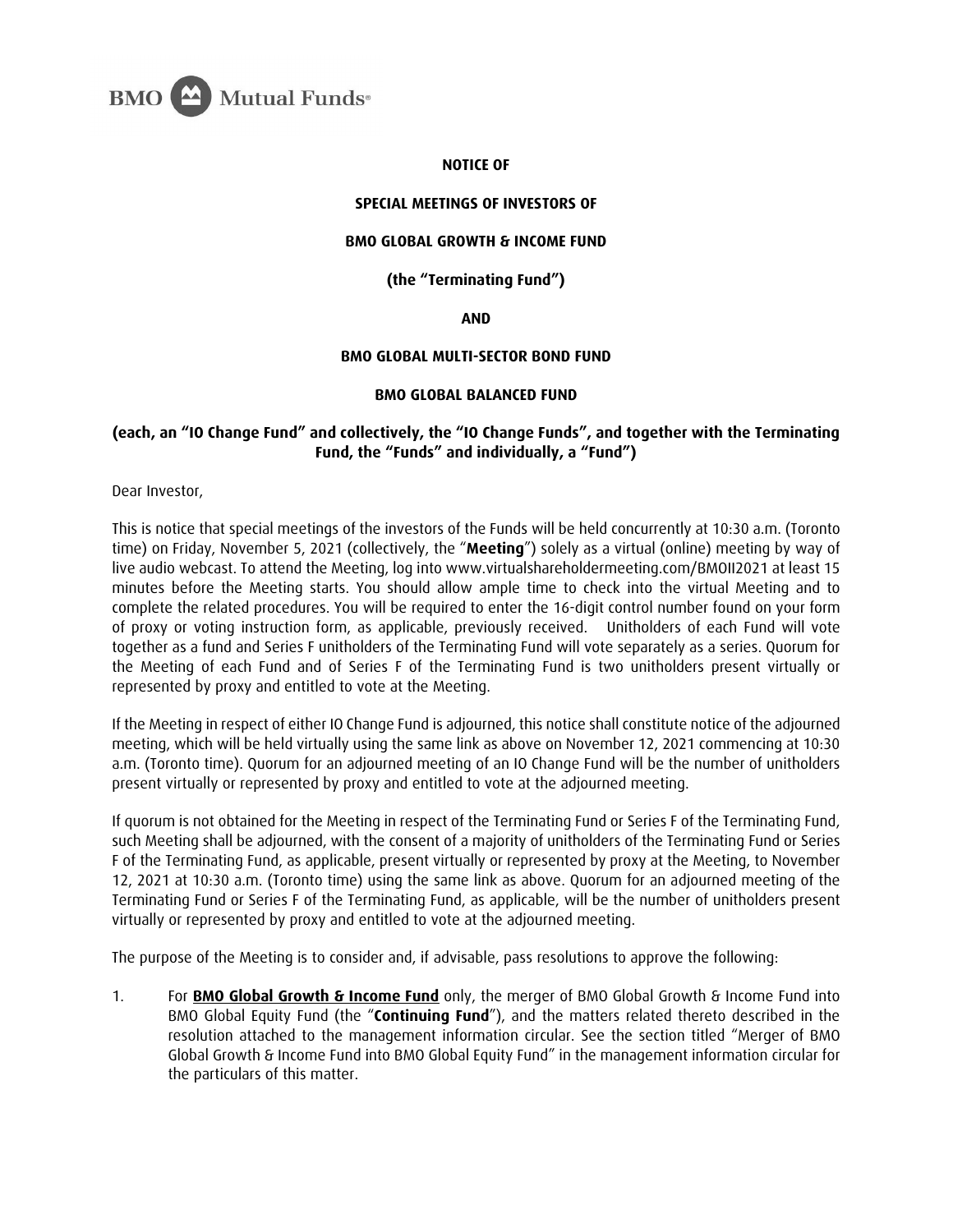- 2. For **BMO Global Multi-Sector Bond Fund** only, a change in investment objective, and the matters related thereto described in the resolution attached to the management information circular. See the section titled "Proposed Investment Objective Change for BMO Global Multi-Sector Bond Fund" in the management information circular for the particulars of this matter.
- 3. For **BMO Global Balanced Fund** only, a change in investment objective, and the matters related thereto described in the resolution attached to the management information circular. See the section titled "Proposed Investment Objective Change for BMO Global Balanced Fund" in the management information circular for the particulars of this matter.
- 4. For each of the Funds, to transact such other business as may properly come before the Meeting.

A complete description of the matters to be considered at the Meeting are set out in the management information circular. The text of each resolution authorizing the matters referred to in paragraphs 1 to 3 is set out in Schedule "A" to the management information circular.

## **Websites Where Meeting Materials are Posted**

We remind you to review the management information circular available on our website at www.bmo.com/gam/ca and at the website of the System for Electronic Document Analysis and Retrieval (SEDAR) at www.sedar.com before voting. The materials will remain available on our website for one year after the date of this notice.

## **Voting**

You may vote your units of the Funds by mail, fax, online or by attending the Meeting virtually via the live audio webcast. Please refer to the directions on your form of proxy or voting instruction form, as applicable, for instructions on how to vote using these methods. **Unitholders are strongly encouraged to vote by submitting their form of proxy or voting instruction form in advance of the Meeting.**

Non-registered unitholders / beneficial owners (including holders of ETF Series units of BMO Global Multi-Sector Bond Fund) who hold their units through a securities dealer, broker, bank, trust company or other financial intermediary and wish to vote at the Meeting should appoint themselves as proxyholder by following the instructions found on their voting instruction form. Only registered unitholders or duly appointed proxyholders (including non-registered unitholder/beneficial owners who have appointed themselves as proxyholder) may vote at the Meeting.

Unitholders who are entitled to vote, but are unable to attend the applicable Meeting virtually, are requested to exercise their right to vote as follows: (i) by completing, dating, signing and returning the enclosed form of proxy or voting instruction form to Broadridge Investor Communications Corporation ("**Broadridge**"), at Data Processing Centre, P.O. Box 3700 STN Industrial Park, Markham, ON, L3R 9Z9. An addressed prepaid envelope has been provided for your use; (ii) by telephone at 1-800-474-7493 (English) or 1-800-474-7501 (French); (iii) via the internet at www.proxyvote.com or (iv) by facsimile to 1-866-623-5305. If you choose to vote by telephone or online at www.proxyvote.com, you will be prompted to provide your 16-digit control number, which is located across from the name of the fund in the proxy form sent to you. In order to be valid and acted upon at the applicable Meeting, a properly completed form of proxy or voting instruction form, must be received by Broadridge at least 48 hours (excluding Saturdays, Sundays and holidays) prior to the commencement of the Meeting or any adjournments or postponements thereof. **Please note – you cannot vote by returning this notice.**